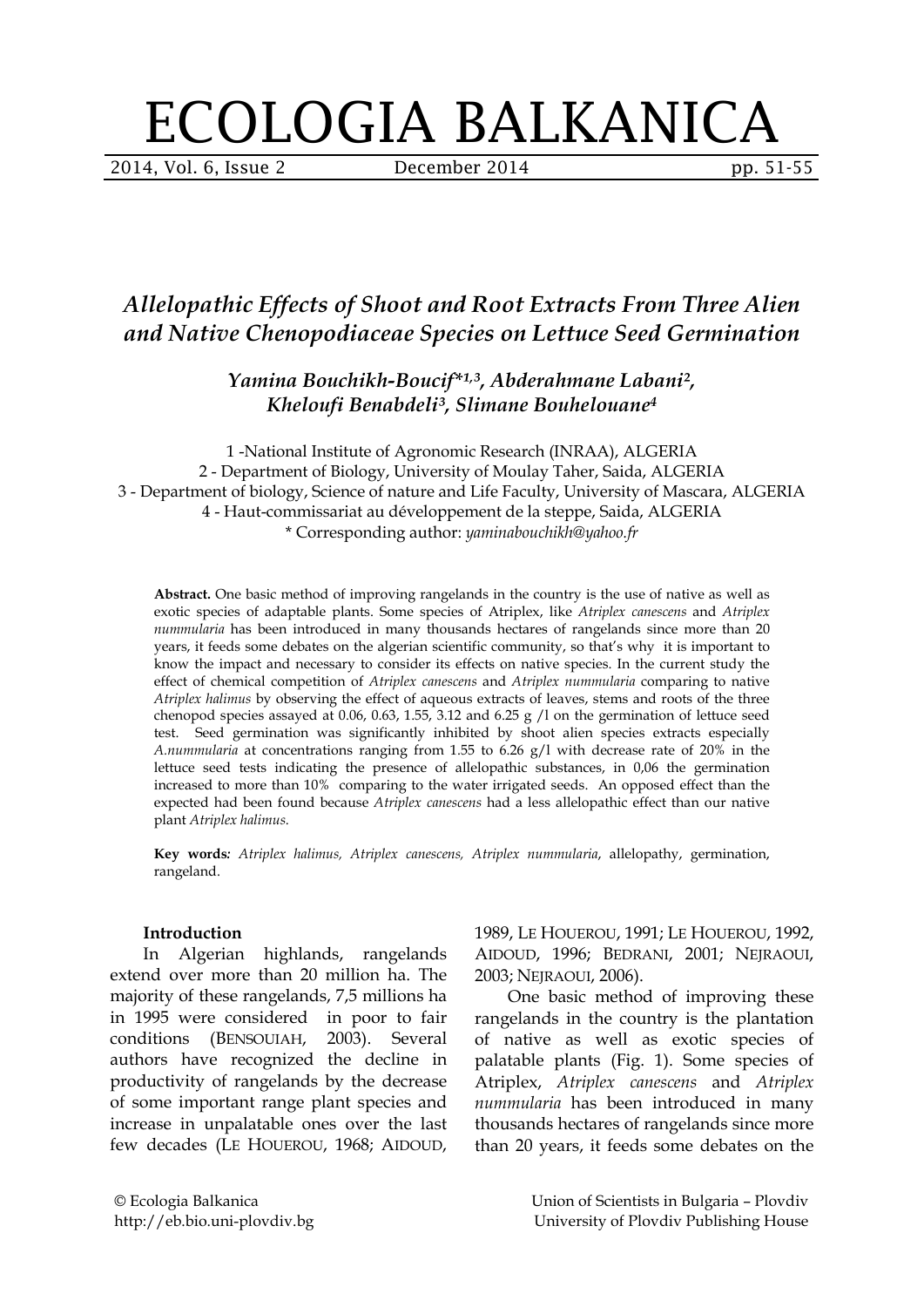#### *Allelopathic Effects of Shoot and Root Extracts From Three Alien and Native…*

north African scientific community (BENABADJI & BOUAZZA, 2002; BENABADJI *et al.,* 2004; BENABDELI, 2008; BENARADJ, 2010) so that's why it is important to know the impact and necessary to consider its effects on our native species.

Algerian ecologists pulled alarm to denounce the negative impact due to the introduction of imported atriplexes because their unsociability, beyond the ecological approach, we preferred a biochemical methodology because of semiochemical or more precisely allelopathic effect of some plants giving the ability of a plant to inhibit or promote germination and growth of plants of the same or different species in the same space Allelopathic plants interfere with nearby plants by dispersing chemicals into the soil that may inhibit neighboring plant growth, nutrient uptake or germination (ABHILASHA *et al*., 2008) typical

allelopathic inhibitory effects result from the action of groups of allelochemicals that collectively interfere in various physiological processes altering the growth patterns of plants (KIL & SHIM, 2006). That action of allelochemicals can affect the respiration, photosynthesis, enzyme activity, water relations, stomatal opening, hormone levels, mineral availability, cell division and elongation, structure and permeability of cell membranes and walls (CHOU, 1999; REIGOSE *et al.,* 1999), through these actions, allelopathic substances may play a role in shaping plant community structure in semiarid and arid lands (JEFFERSON & PENNACCHIO, 2003). Our work consists at first in the study of the allelopathic activity of native Atriplex like *A.halimus* and indigenous species as *A. canescens*, *A. nummularia* on germination.



**Fig. 1**. Plantation of *Atriplex canscens* in Ouest Algeria rangeland, Ain Skhouna (Saida).



**Fig. 2.** Degraded rangeland, Maamoura, Saida.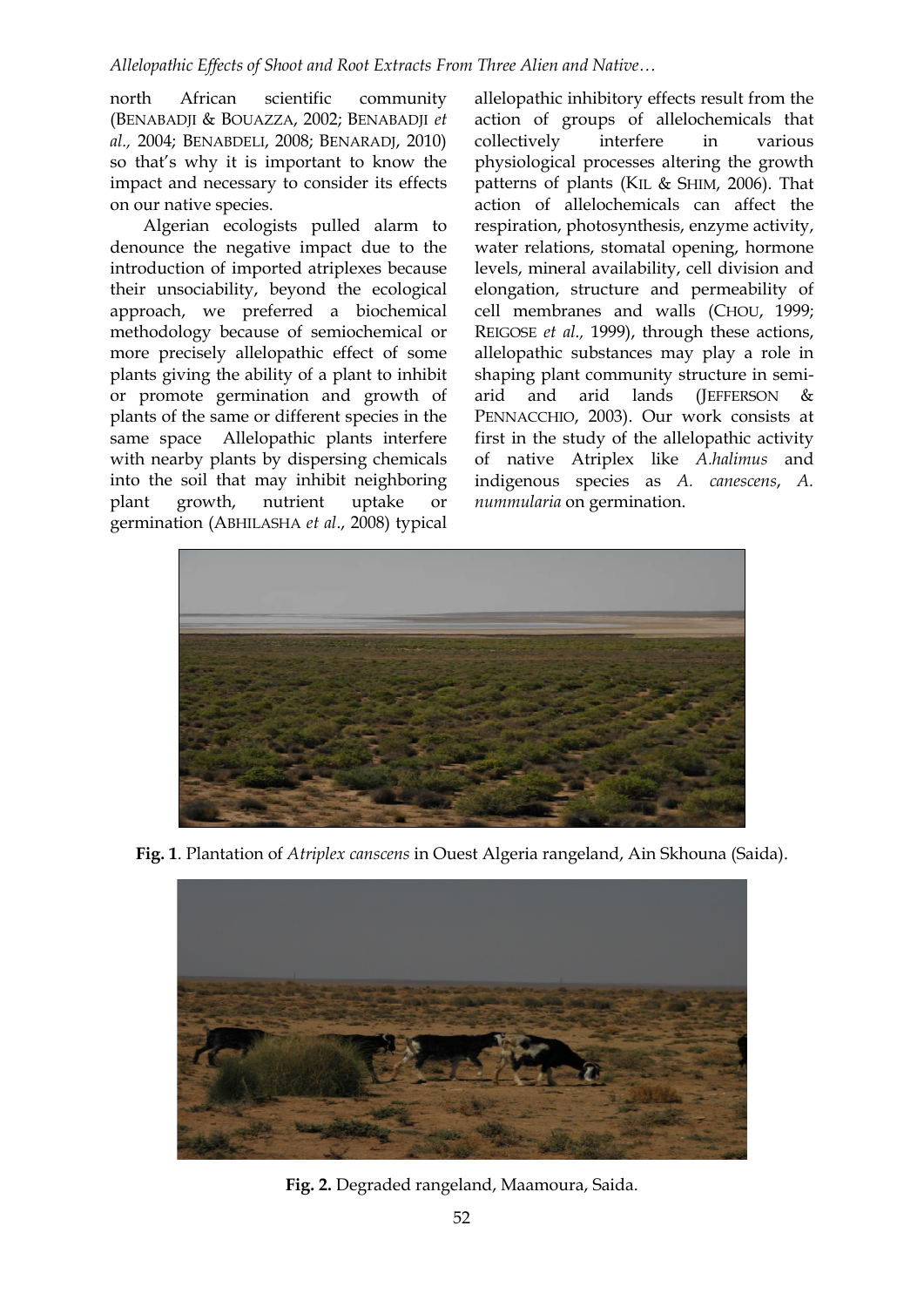#### **Materials and Methods**

*1-Extraction procedure:* fresh plant material of *Atriplex halimus*, *Atriplex canescens* and *Atriplex nummularia* were collected from the rangelands of Saida situated in East Algeria (Fig. 2), after washing with distilled sterilized water and dried, plants were separated into root, stem and leaves, extracts were obtained by soaking 0.06, 0.63, 1.55, 3.12, 6.25 grams of crushed plant materials in 1L of distilled sterilized water for 24 hours and the, filtered , the extract were stored at 4 °C when not used, however (JEFFERSON & PENNACCHIO, 2003). The extracts were generally used within a week.

*2- Lettuce seed germination bioassay:* Seeds were surface sterilized with a 5% aqueous solution of sodium hypochlorite for 2 min, rinsed five times with distilled sterilized water and dried between two sterilized paper towels. Twenty uniform seeds of lettuce were germinated in sterilized petridishes lined with two layers of Whatman No. 1 filter paper and moistened with 5 mL of solution concentration in treatment, distilled water was used in control, each treatment had five replicates, incubated at 25±2°C in growth chamber of culture, seeds were considered germinated when the radicle extended through the seed coat. The germinated seeds were counted for determining the germination rate.

### **Results and Discussion**

The results of our study show that the leaves of all three chenopod species produce allelopathic compounds (Fig. 3). These compounds inhibited seed germination in the lettuce seed test; our findings are consistent with those reported elsewhere for other species in a variety of plant families (CHIAPUSIO *et al*., 1997; MACIAS *et al*., 1999; ESCUDERO *et al*., 2000; MACIAS *et al*., 2000).

The degree of inhibition was largely dependent on the concentration of the extracts being tested and to the species from which they were derived, the inhibition of seed germination were accentuated on the approximately all the treatment with a decrease level mostly on root and leaf solution extract followed by stem solution extract on *A. nummularia,* the root solution extract of *A. halimus* had the most inhibitory effect comparing to the other organs of this plant, the same finding was observed with *A. canescens* (Fig. 4, Fig. 5)*.*

We can note that *Atriplex nummularia* had the most allelopathic effect with a maximum reduction level of 30% comparing to the germination control in the biggest concentrations but also promote the germination by removing the dormancy with a germination rate exceeding the control treatment on the lowest treatment of  $0.06$  g/l of all organs. We can also say that *A. canescens*, the most introduced forage plant in Algeria had no more effect than *A. halimus* the native one, the inhibitory effect on germination is also depending on the salinity level of the plant, because *A. halimus* contain more salinity on his leaf then the other species.

#### **Conclusions**

The results from this study strongly suggest that allelopathy in exotic Atriplex may be a possible mechanism controlling the timing of the other plant germination and seedling establishment, after our preliminary research we can plan to study the allelopathic effect of our three atriplex on germination and seedling growth of our most important economically and ecologically perenéen plants as *Stipa tenacissima*, *Lygeum spartum* and *Artemisia herba alba*.

### **References**

- ABHILASHA D., N. QUINTANA, J. JOSHI. 2008. Do allelopathic compounds in invasive *Solidago Canadensis* restrain the native European flora. - *J. Ecol.,* 96: 993-1001.
- AIDOUD A. 1989. *Contribution à l'étude des écosystèmes pâturés des hautes plaines Algéro-oranaises. Fonctionnement, évaluation, et évolution des ressources végétales.* [Contribution of study of grazy Algerian-oran high plains ecosystems, operation, evaluation and evolution of plant resources]. Thèse doctorat, USTHB, Alger, 240 p.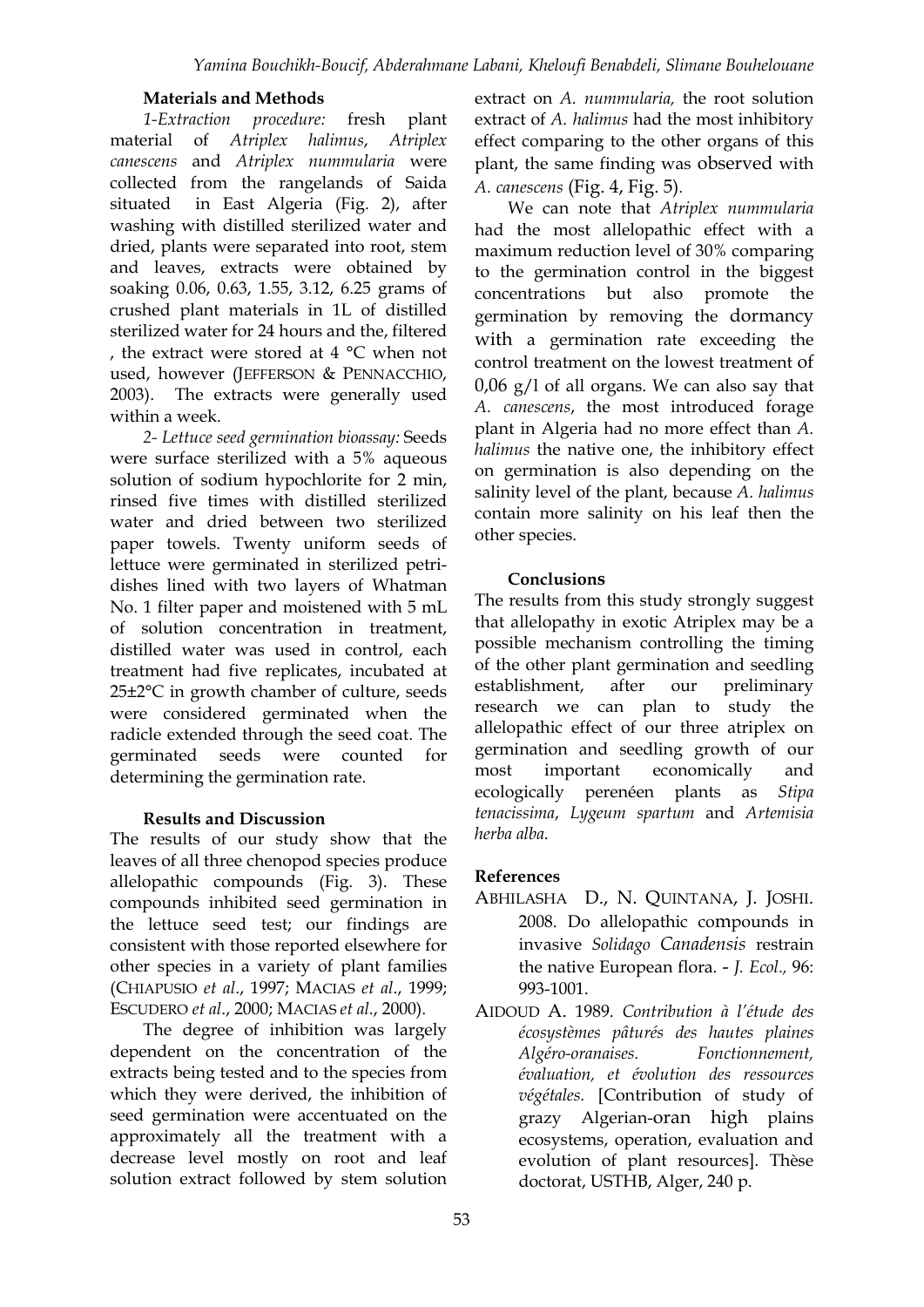![](_page_3_Figure_1.jpeg)

**Fig. 3**. Germination rate of lettuce seed under difference aqueous extracts concentration from the leaves of the three species.

![](_page_3_Figure_3.jpeg)

**Fig. 4**. Germination rate of lettuce seed under difference aqueous extract concentration from the roots of the three species.

![](_page_3_Figure_5.jpeg)

**Fig. 5**. Germination rate of lettuce seed under difference aqueous extract concentration from the stems of the three species.